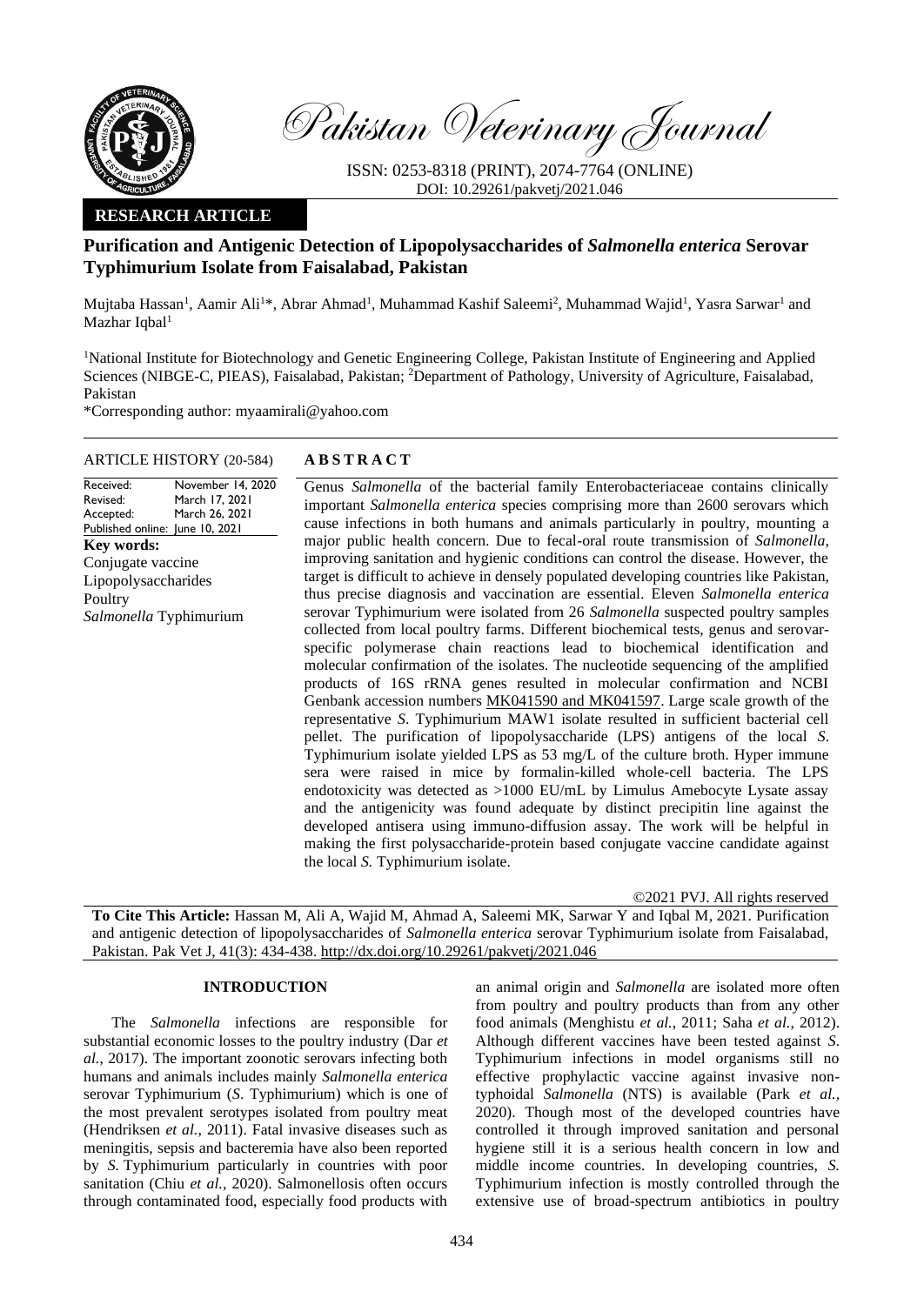feed. The extensive use of antibiotics in animal feed to promote the growth of food animals not only results in the development of multi-drug-resistant (MDR) strains but also spread of the resistance genes among zoonotic *Salmonella* serovars (Eng *et al.,* 2015). Therefore, in developing countries the only option for its prevention is, effective vaccination. Instead of protein antigens, the major protective antigens of most Gram negative bacteria including *S*. Typhimurium are surface polysaccharides (Salman *et al.*, 2017). The surface lipopolysaccharides (LPS) constitute the outer membrane that covers ~40% of the bacterial surface and are the key antigenic tools used in the development of effective vaccines (Weintraub, 2003). Conjugate vaccine strategy is used by fusing these bacterial surface polysaccharides with a carrier protein resulting in increase in their molecular size with benefits of improved immunogenicity and induction of memory cell formation (Rondini *et al.*, 2015). The current study was designed to isolate and identify *S*. Typhimurium from local poultry farms using biochemical and molecular approaches, followed by purification and antigenic evaluation of surface LPS of the local *S*. Typhimurium isolate. These LPS has the potential to be used in preparation of conjugate vaccine candidates against *S*. Typhimurium infections.

### **MATERIALS AND METHODS**

**Clinical Isolates and Biochemical Identification:**  Poultry samples (n=26) including liver, intestine and ova, suspected for *Salmonella* infections based on postmortem lesions (abnormal enlargement of liver with necrotic foci, enflamed spleen and peritonitis and off-white diarrhea), belonging to different commercial poultry farms of Faisalabad (Samundri, Jaranwala and Faisalabad) were collected directly and from Diagnostic Laboratory, University of Agriculture, Faisalabad after approval from the Institutional Bioethical Committee. For isolation and identification of *Salmonella* from collected clinical samples, the standard procedure according to ISO-6579- 2017 (ISO, 2017) was followed. Briefly, the 15 mg of each minced sample was pre-enriched as 1:10 in buffered peptone water (Cat # CM0509 Oxoid, UK) followed by selective enrichment of *Salmonella* as 1:100 in Rappaport-Vassiliadis Soya (RVS, Cat # CM0866 Oxoid, UK) broth and the bacterial growth was streaked on plates of Salmonella-Shigella (SS) agar (Cat # CM0099 Oxoid, UK). The well-isolated colonies were sub-cultured on xylose-lysine-deoxycholate (XLD) agar (Cat # CM0469 Oxoid, UK) plates and on CHROM agar Orientation™ (Cat# RT412 CHROMagar, France). Incubation in each of the media was done at 37°C for 16-20 hr except RVS for which the broth was kept at 42°C for 24 hrs. The colonies showing typical *Salmonella* characteristics on CHROM agar were biochemically identified using triple sugar iron (TSI) agar (Cat # CM0277 Oxoid, UK) slants and by remel RapID ONE biochemical identification kit (Cat R8311006, ThermoFisher Scientific). The small chambers of the kit containing different substrates were inoculated with bacterial cultures and incubated at 37°C for 4 hrs and the results were interpreted according to the manufacturer's instructions using ERIC software.

**Molecular confirmation of** *S.* **Typhimurium:** For molecular confirmation of the isolates, the genomic DNA was extracted. For genomic DNA extraction, the biochemically identified isolated colonies of *Salmonella* were picked and inoculated in 3 mL of tryptic soya broth (TSB, Cat # CM0129 Oxoid, UK) and incubated at 37°C overnight. DNA was extracted from the overnight cultures by chloroform-isoamyl alcohol method (Sambrook *et al.*, 1989) and quantified using NanoDrop spectrophotometer (Thermo scientific). The polymerase chain reaction (PCR) was used to target *Salmonella* genus-specific *invA* gene fragment following already reported protocol (Wajid *et al.*, 2019a) followed by targeting serovar *S*. Typhimurium-specific *stm* gene fragment using PCR reaction mixture and thermal cycler conditions reported earlier (Liora *et al.*, 2013). The PCR amplified products were electrophoresed on 1.5% agarose, stained with ethidium bromide (0.5 μg/ml) and photographed under UV illumination (Eagle Eye, Strategene, USA). For further confirmation of the representative isolates, the 16S rRNA gene was targeted (1.5 kb) by PCR (Janda and Abbott, 2007) and the PCR amplicons were purified and shipped to Macrogen, Korea for commercial DNA sequencing. The received DNA sequences were compared with already submitted sequences using online NCBI BLAST software (http://blast.ncbi.nlm.nih.gov/Blast.cgi) and two representative sequences of 16S RNA gene were submitted to the GenBank database to get accession numbers. The sequences were subjected to online software Clustal W for sequence alignment and the aligned sequences were processed as the input for MEGA6 software to draw the phylogenetic tree.

**Extraction and purification of LPS antigens:** For LPS extraction, one representative *S*. Typhimurium isolate (MAW1) was grown in shake flasks. To prepare inoculum, the isolate was cultured in 200 mL of TSB in 1L flask and incubated at 37°C for 10 hrs with 180 rpm shaking. The 50 mL of the inoculum was transferred to each of the 2 L flasks containing 950 mL of TSB and allowed to grow for 12 hrs at 37°C and 180 rpm. The culture was inactivated with 1% formalin and kept stirring at 100 rpm overnight and harvested by centrifugation at 7000 rpm for 20 min and the pellet was stored at -20°C till further use. The cultures were grown in 16 flasks using 4 batches. The LPS was extracted from the harvested cell pellet by hot phenol method as previously described (Ali *et al.*, 2014). Briefly, the cell pellet (75 gram) was suspended in 750 mL of distilled water by stirring at room temperature for 3 hrs. Then 90% phenol was added in equal amount to cell suspension and vortexed vigorously at 68°C for 30 min and allowed to cool down by stirring on ice for 15 min. The mixture was centrifuged at 7000 rpm at 10°C for 30 min and water layer was carefully separated. Added an equal amount of distilled water (equal to separated water layer) to the remaining organic layer and repeated the step of vortex at 68°C, cooling and centrifugation two more times. The water layers of 3 batches were combined and centrifuged at 8000 rpm for 50 min at 10°C to separate the supernatant carefully. The supernatant was brought to 0.01 M sodium acetate, 0.002 M calcium chloride and 25% ethanol, mixed well and stored at 4°C overnight for nucleic acid precipitation.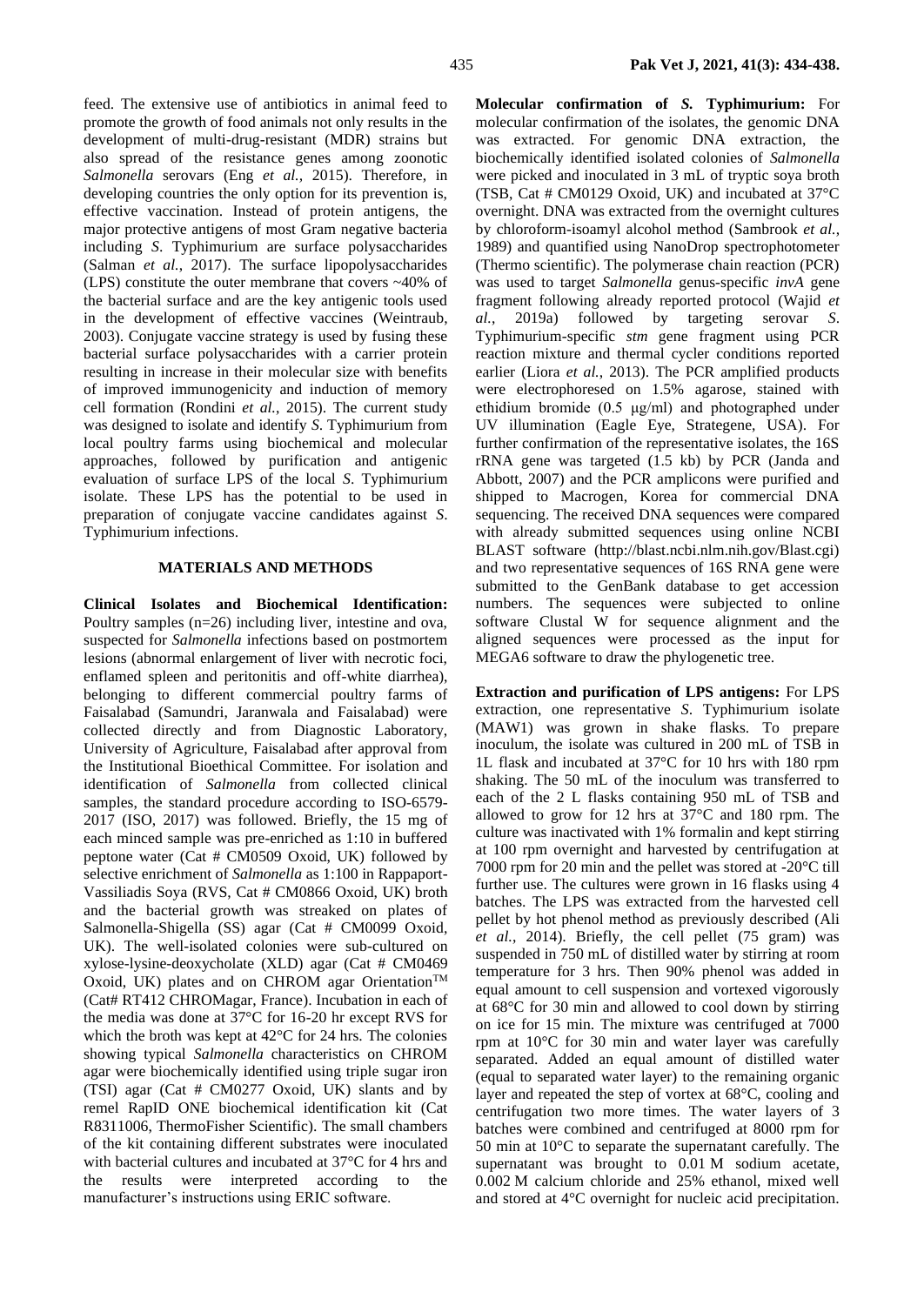The mixture was centrifuged at 10,000 rpm for 1 hr at 10°C and supernatant was taken carefully. The supernatant was brought to 75% ethanol (for LPS precipitation), mixed well and stored overnight at 4°C. The clear upper layer of the solution was aspirated carefully and the remaining layer containing LPS was centrifuged at 10,000 rpm for 1 hr at 10°C. The pellet was taken and dissolved in pyrogen free de-ionized water. The LPS solution was dialyzed (cut off 6000–8000 Daltons) against de-ionized distilled water for 3 days at 4°C with two water changes daily and lyophilized as crude LPS. The lyophilized LPS were dissolved in deionized water and ultracentrifuged at 35000 rpm for 4 hrs at 10°C. The pellet was dissolved in deionized water and freeze-dried as purified LPS.

**Endotoxin testing and antigenicity evaluation of the purified LPS:** The endotoxicity of the purified *S*. Typhimurium LPS was tested by Limulus Amebocyte Lysate (LAL) assay using gel-clot method (Levine and Bang 1964). The control standard endotoxin (CSE 4037- 5006, lot # G-78USA) and the LAL reagent PYROSTAR<sup>™</sup> ES-F (lot # 11910) were obtained from FUJIFILM, Wako Chemicals, USA and assay was performed according to the manufacturer's instructions. Briefly, reconstituted the CSE in 4.5 ml of sterile water to get 1000 endotoxin units per mL (EU/mL) solution and further diluted in sterile water to get 100, 10, 1, 0.5, 0.25 and 0.125 EU/mL concentrations in duplicate glass tubes. Two-fold dilutions of the purified LPS were made in duplicate using sterile water. A 100 µL volume of each standard and sample dilution was mixed with 100 µL of the LAL reagent in a glass test tube and placed at 37°C for 1 hr. The tubes were observed and the formation of gelclot that remained intact after inversion to 180 degree was considered as positive (United States Pharmacopeia, 2019).

For antigenic evaluation of the purified LPS using immunodiffusion assay, we needed standard hyperimmune sera. The standard hyper-immune sera were raised in mice following reported protocol. Briefly, the formalin-killed whole cell culture of *S*. Typhimurium was injected to 8-week-old mice for three consecutive weeks with 3 doses/week on alternate days. Blood was drawn by euthanizing the mice, one week after final injection and the serum was collected and stored at -20°C in eppendorf tubes. The serum was examined for the presence of antibodies against *S*. Typhimurium purified LPS through immunodiffusion assay. For immunodiffusion assay, petri plate coated with agarose (1% in normal saline) was used (Ouchterlony and Nilson). After agarose solidification, circular wells were created and the raised antiserum was added (20 µL) in the central well. Different concentrations (125, 250, 500, 750 and 1000 µg/mL) of the purified LPS were added (20 µL each) in the wells surrounding the central antisera well. The petri plate was kept overnight at 4°C under moist conditions. The plates were stained with Coomassie blue to see the precipitin lines to ensure the antigenicity of the purified LPS (Ali *et al.*, 2014).

### **RESULTS**

**Bacterial isolates:** From the 26 collected samples, 11 were suspected as *Salmonella* based on biochemical tests including distinctive colony morphologies on different agar media i.e, colorless colonies with black center on SS agar (Fig. 1-A); pink colonies with black center on XLD agar (Fig. 1-B) and whitish colonies on CHROM agar plates (Fig. 1-C). The inoculated TSI agar slants showed characteristic *Salmonella*-specific reactions as yellow butt, pinkish slant with central blackening due to  $H_2S$ production (Fig. 1-D). The typical reaction on remel RapID ONE identification system resulted in detection microcode 0320011, identifying the isolate as *Salmonella* (Fig. 1-E).

**Molecular confirmation of** *S***. Typhimurium isolates:**  The PCR targeting *Salmonella* genus-specific gene identified these isolates as belonging to genus *Salmonella* (Fig. 2-A) by amplification of 284 bp fragment of *invA* gene. The PCR for identification of *S*. Typhimurium targeting serovar Typhimurium-specific *stm* gene fragment (401 bp) identified 4 isolates as *S*. Typhimurium (Fig. 2-B). The PCR targeting 16S rRNA gene resulted in amplification of 1500 bp fragment (Fig. 2-C). The DNA sequencing results of the 16S rRNA gene amplicons from two representative *S*. Typhimurium isolates confirmed their identity with MK041590 and MK041597 accession numbers and the phylogenetic tree is shown in Fig. 3.



**Fig. 1:** Biochemical identification of *Salmonella* isolates. Typical growth of *Salmonella* colonies on SS agar plate (A), XLD agar plate (B) and CHROMagar plate (C). Typical reaction of *Salmonella* in TSI agar (D) slant (acidic yellow butt, alkaline pink slant, central blackening) as compared to the adjacent negative control tube. Typical reaction of *Salmonella* in remel RapID ONE kit upper wells panel while the lower row panel is showing the wells without bacterial culture.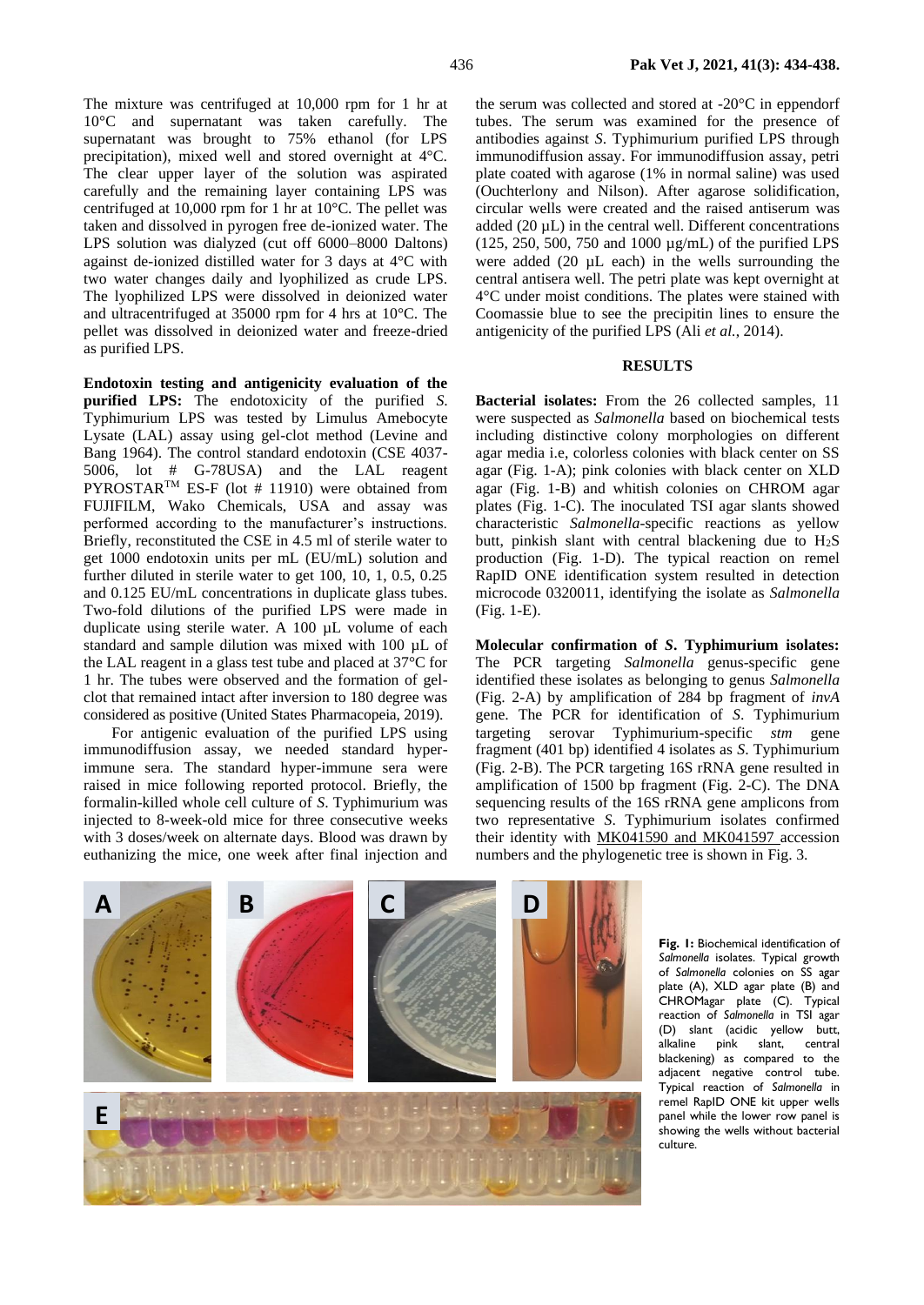

**Fig. 2:** Molecular confirmation of *S*. Typhimurium isolates by PCR. (A) Amplified product (284 bp) of *Salmonella* genus-specific gene (*invA*), (B) Amplified product (401 bp) of *S*. Typhimurium serovar-specific gene (*stm*) and (C) Amplified product (1500 bp) of *S*. Typhimurium 16S rRNA gene for DNA sequencing.



**Fig. 3:** Phylogenic tree of the *S*. Typhimurium isolates. The tree showed the genetic relatedness of the local isolates MAW1 and MAW2 with *S*. Typhimurium and other bacteria.

**Endotoxin testing and antigenic evaluation of the purified** *S***. Typhimurium LPS:** The harvesting of bacterial cell pellet from growth in shake flasks (16 L) yielded wet bacterial pellet of 75 gram. Hot phenol LPS extraction from all of the wet bacterial cell pellet, yielded 1.2 gram of the crude LPS. After purification steps of ultracentrifugation and freeze drying, the yield of the purified *S*. Typhimurium LPS was 850 mg. The endotoxin testing of the LPS detected >1000 EU/mL in the purified *S*. Typhimurium LPS. For antigenic evaluation of the purified LPS, the required standard hyper-immune sera were developed in mice at "NIBGE Animal House Facility" as described earlier. The developed standard hyper immune sera, when coated in central well surrounded by wells containing different concentrations of the purified LPS, resulted in clear precipitation lines particularly against the 250, 500 and 1000 µg/mL concentrations of the purified LPS ensuring the intact antigenicity of the LPS (Fig. 4).



**Fig. 4:** Antigenicity evaluation of the purified LPS of *S*. Typhimurium. Central well S contained the developed hyper immune sera from mice; the well N is negative control contained only saline; the wells A, B, C and D contained 125, 250, 500 and 1000  $\mu$ g/mL of the purified LPS of *S*. Typhimurium showing clear precipitin lines against the central well.

#### **DISCUSSION**

*Salmonella* is an important foodborne pathogen causing widespread contaminations and *S*. Typhimurium is among the leading *Salmonella* serovars responsible for animal and human salmonellosis worldwide (Wang *et al.,* 2019). *S*. Typhimurium infects both broiler and laying chicken farms of all ages, thereby contaminating the food chain through various infectious routes, mainly eggs and meat (Dar *et al*., 2017). Therefore, an efficient control involving precise detection of *S*. Typhimurium infections in poultry is necessary to make a healthy environment for the birds, ensure food safety to build the confidence of consumers and to meet the international regulations for trade of poultry products. Early and precise diagnosis of any infection plays a key role in its effective control and the molecular detection methods including PCR ensure the rapid molecular confirmation of the prevailing infectious agents with high accuracy. The *invA* gene has been targeted by various researchers for identification of bacterial genus *Salmonella* (Yanestria *et al.,* 2019) and *stm* gene for serovar *S*. Typhimurium (Liora *et al.*, 2013; Wajid *et al.*, 2019b). The PCRs used in current study targeting *invA*, *stm* and 16S rRNA genes not only confirmed the *S*. Typhimurium identity but also described it phylogeny. No effective prophylactic vaccine against invasive NTS is available (Park *et al*., 2020) particularly against local isolates of *S*. Typhimurium. Traditional vaccine strategies do not work as the surface polysaccharides, instead of proteins, are major antigenic determinants of *S*. Typhimurium (Micoli *et al.*, 2014). These polysaccharide antigens when used alone are very poor immunogens because of their T-cell independent nature, therefore conjugate vaccines are synthesized in a way that involves attachment of these polysaccharides with a carrier protein, making the host immune system to recognize the polysaccharide-protein conjugate as a Tlymphocyte dependent antigen. This induces the involvement of specific T-lymphocytes resulting in production of memory cells leading a long lasting immune response (Weintraub, 2003; Ali *et al.*, 2014). Recently, a biologically-conjugated polysaccharide vaccine candidate has shown the enhanced homologous protection against *S*.